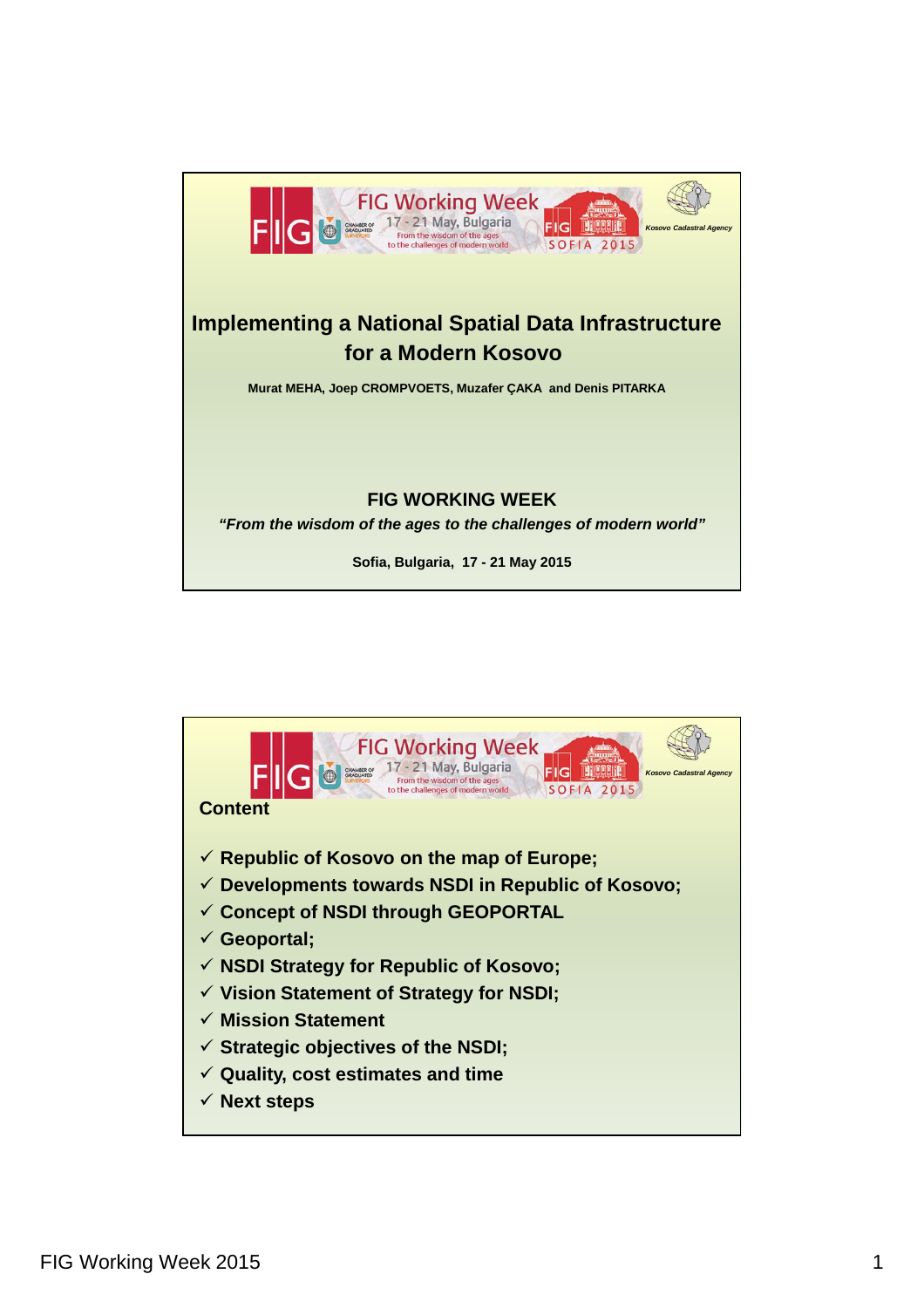

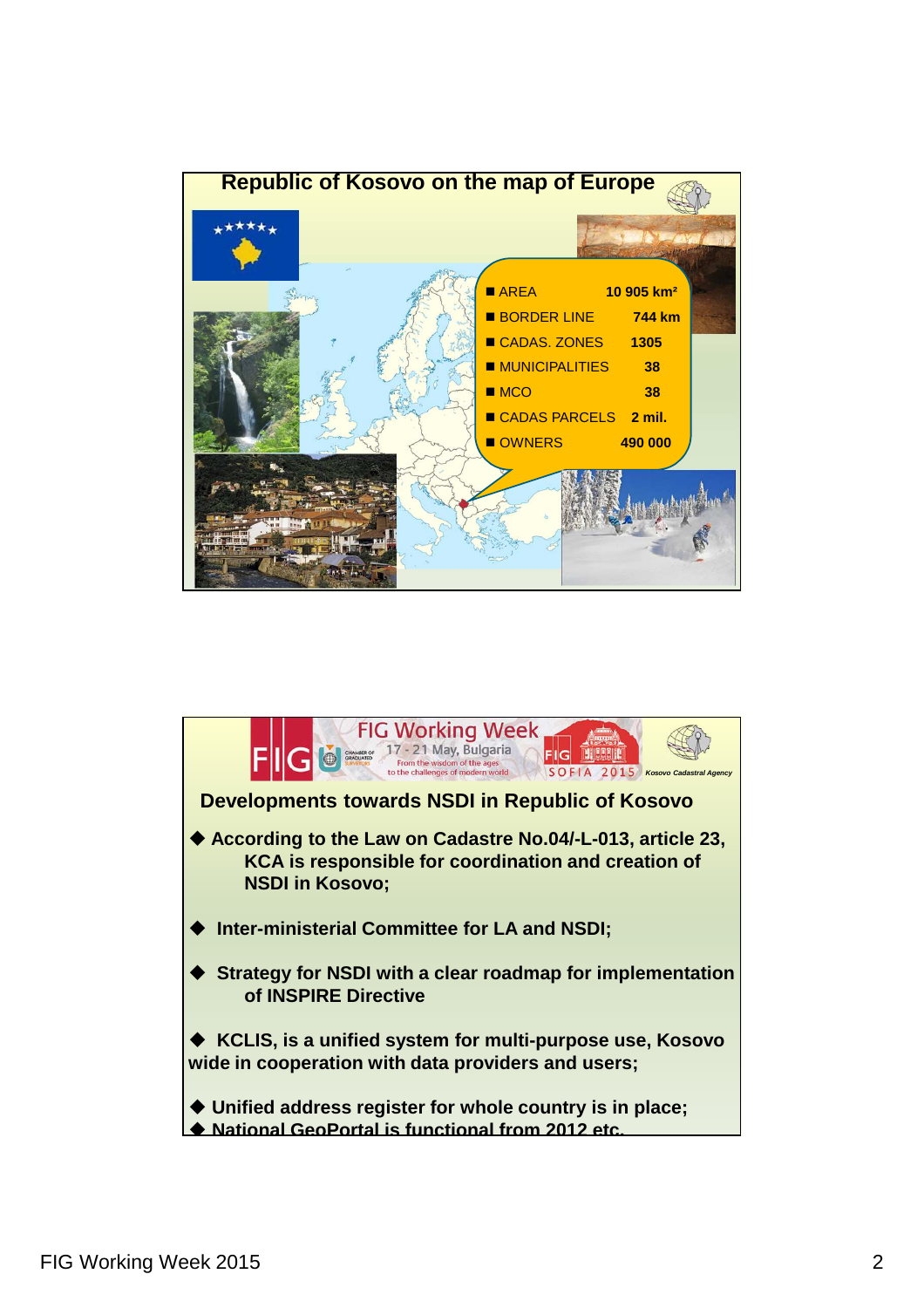

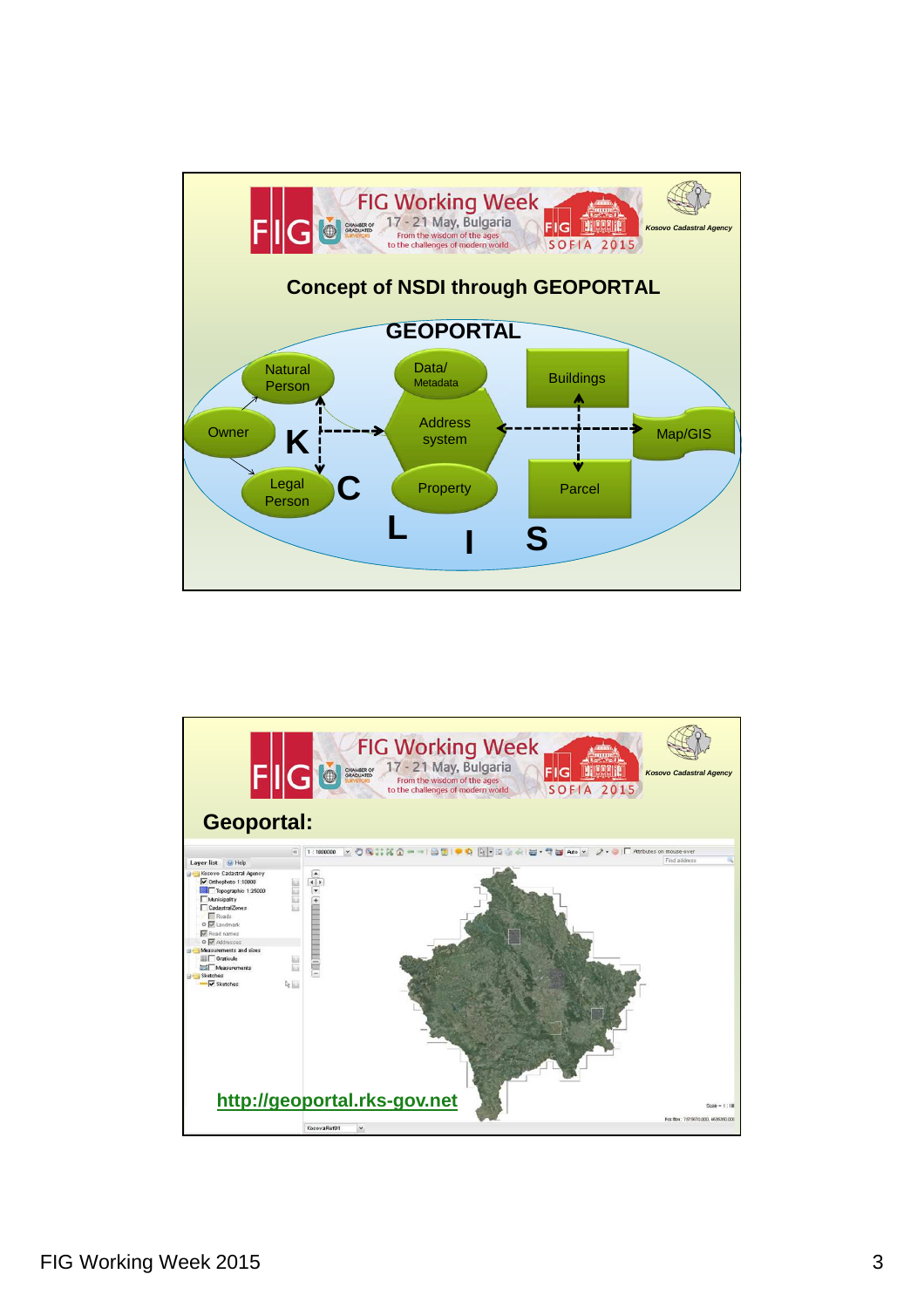

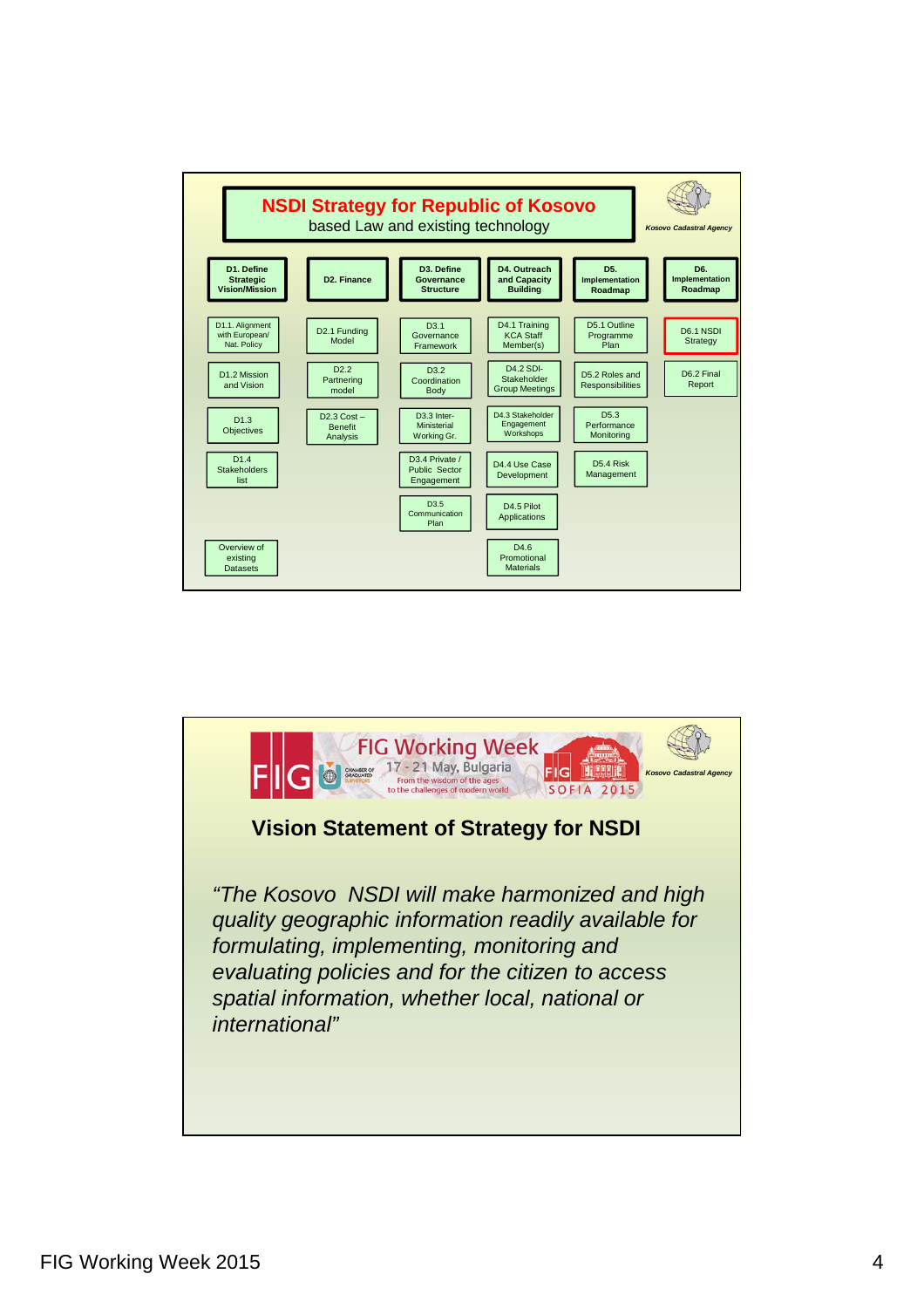

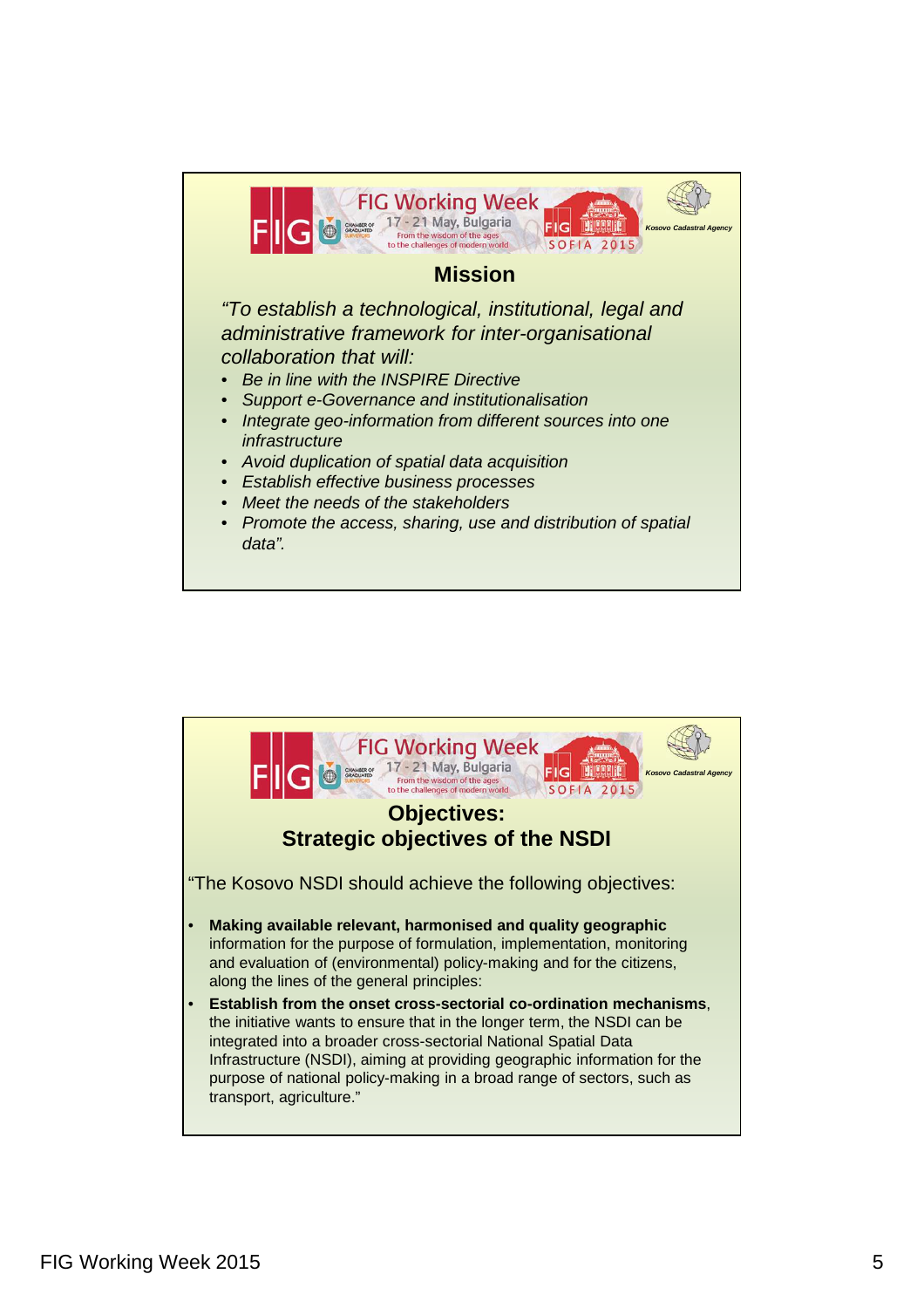| <b>FIG Working Week</b><br>CHANBER OF 17 - 21 May, Bulgaria<br><b>Kosovo Cadastral Agency</b><br>From the wisdom of the ages<br><b>SOFIA 2015</b><br>to the challenges of modern world |                                                                                                                   |                                                                                           |                  |                  |  |  |  |
|----------------------------------------------------------------------------------------------------------------------------------------------------------------------------------------|-------------------------------------------------------------------------------------------------------------------|-------------------------------------------------------------------------------------------|------------------|------------------|--|--|--|
|                                                                                                                                                                                        | Name NSDI-Stakeholder<br>Association of Kosovo Municipalities<br>Independent Commission for Mines and<br>Minerals |                                                                                           | Data<br>provider | Law<br>mentioned |  |  |  |
| <b>List of Key</b>                                                                                                                                                                     |                                                                                                                   |                                                                                           |                  | Ⴟ                |  |  |  |
|                                                                                                                                                                                        |                                                                                                                   |                                                                                           | Yes              | X                |  |  |  |
| <b>Stakeholders</b>                                                                                                                                                                    | Kosovo Agency of Statistics                                                                                       |                                                                                           | Yes              | X                |  |  |  |
|                                                                                                                                                                                        | Kosovo Cadastre Agency                                                                                            |                                                                                           | Yes              | ᆓ                |  |  |  |
|                                                                                                                                                                                        | Ministry of<br>Environment<br>and Spatial<br>Planning                                                             | Environmental Protection<br>Agency of Kosovo/Kosovo<br>Institute for Nature<br>Protection | Yes              |                  |  |  |  |
|                                                                                                                                                                                        |                                                                                                                   | Environmental Protection<br>Agency of Kosovo/ Institute<br>for Spatial Planning           | Yes              |                  |  |  |  |
|                                                                                                                                                                                        |                                                                                                                   | Environmental Protection<br>Agency of Kosovo/<br><b>Hydrometeorplogical</b><br>Institute  | Yes              |                  |  |  |  |
|                                                                                                                                                                                        | Kosovo Property Agency                                                                                            |                                                                                           |                  | x                |  |  |  |
|                                                                                                                                                                                        | Ministry of Agricultural, Forestry and Rural<br>Development                                                       |                                                                                           | Yes              | X                |  |  |  |
|                                                                                                                                                                                        | Ministry of Culture, Youth, Sports and Non-<br>Resident Issues                                                    |                                                                                           |                  | X                |  |  |  |
|                                                                                                                                                                                        | Ministry of Economic Development<br>(Geological Survey of Kosovo / Kosovo<br>Agency for Energy Efficiency)        |                                                                                           |                  | ᆓ                |  |  |  |
|                                                                                                                                                                                        | Ministry of Health                                                                                                |                                                                                           | Yes              |                  |  |  |  |
|                                                                                                                                                                                        | Ministry of Internal Affairs                                                                                      |                                                                                           |                  | ᆓ                |  |  |  |
|                                                                                                                                                                                        | Ministry of Infrastructure                                                                                        |                                                                                           | Yes              | X<br>X           |  |  |  |
|                                                                                                                                                                                        | Ministry of Kosovo Security Force<br>Ministry of Local Government Administration                                  |                                                                                           |                  | <del>Χ</del>     |  |  |  |
|                                                                                                                                                                                        | Ministry of Public Administration                                                                                 |                                                                                           |                  | ᆓ                |  |  |  |
|                                                                                                                                                                                        | Ministry of Trade and Industry                                                                                    |                                                                                           | Yes              |                  |  |  |  |
|                                                                                                                                                                                        | Privatisation Agency of Kosovo                                                                                    |                                                                                           |                  | X                |  |  |  |
|                                                                                                                                                                                        | Association of Water companies                                                                                    |                                                                                           | Yes              |                  |  |  |  |
|                                                                                                                                                                                        | Post & Telecom of Kosovo<br>Utility companies (garbage, sewage)                                                   |                                                                                           |                  |                  |  |  |  |
|                                                                                                                                                                                        |                                                                                                                   |                                                                                           |                  |                  |  |  |  |

| <b>FIG Working Week</b><br>CHANBER OF 17 - 21 May, Bulgaria<br>G<br>From the wisdom of the ages<br>to the challenges of modern world |                                              | <b>Kosovo Cadastral Agency</b><br><b>SOFIA 2015</b> |
|--------------------------------------------------------------------------------------------------------------------------------------|----------------------------------------------|-----------------------------------------------------|
| <b>Cost estimates</b>                                                                                                                |                                              |                                                     |
| <b>Activity</b>                                                                                                                      | <b>One-time Set-up</b><br>Cost<br>(in Euros) | <b>Ongoing Cost per</b><br>year (in Euros)          |
| <b>1. METADATA</b>                                                                                                                   | 11,800                                       | 4200                                                |
| 2. DATA                                                                                                                              | 231,000                                      | 7200                                                |
| <b>3. SERVICES</b>                                                                                                                   | 87,000                                       | 54,200                                              |
| <b>4. INFORMATION TECHNOLOGY</b>                                                                                                     | 760,000                                      | 235,000                                             |
| <b>5. STANDARDISATION</b>                                                                                                            | 5000                                         | 1800                                                |
| <b>6. GOVERNANCE</b>                                                                                                                 |                                              | 74,600                                              |
| <b>7. DATA SHARING</b>                                                                                                               | 25,000                                       | 5000                                                |
| <b>8. CAPACITY BUILDING</b>                                                                                                          | 15,000                                       | 10,000                                              |
| <b>9. APPLICATIONS</b>                                                                                                               | 106,800                                      |                                                     |
| <b>10. OUTREACH</b>                                                                                                                  | 5700                                         | 10,700                                              |
| <b>11. PERFORMANCE MANAGEMENT</b>                                                                                                    | 2400                                         | 1200                                                |
| <b>12. RESEARCH</b>                                                                                                                  |                                              | 25,000                                              |
| <b>13. UNFORESEEN</b>                                                                                                                | 50,300                                       | 21,100                                              |
| TOTAL                                                                                                                                | 1.300,000                                    | 450,000                                             |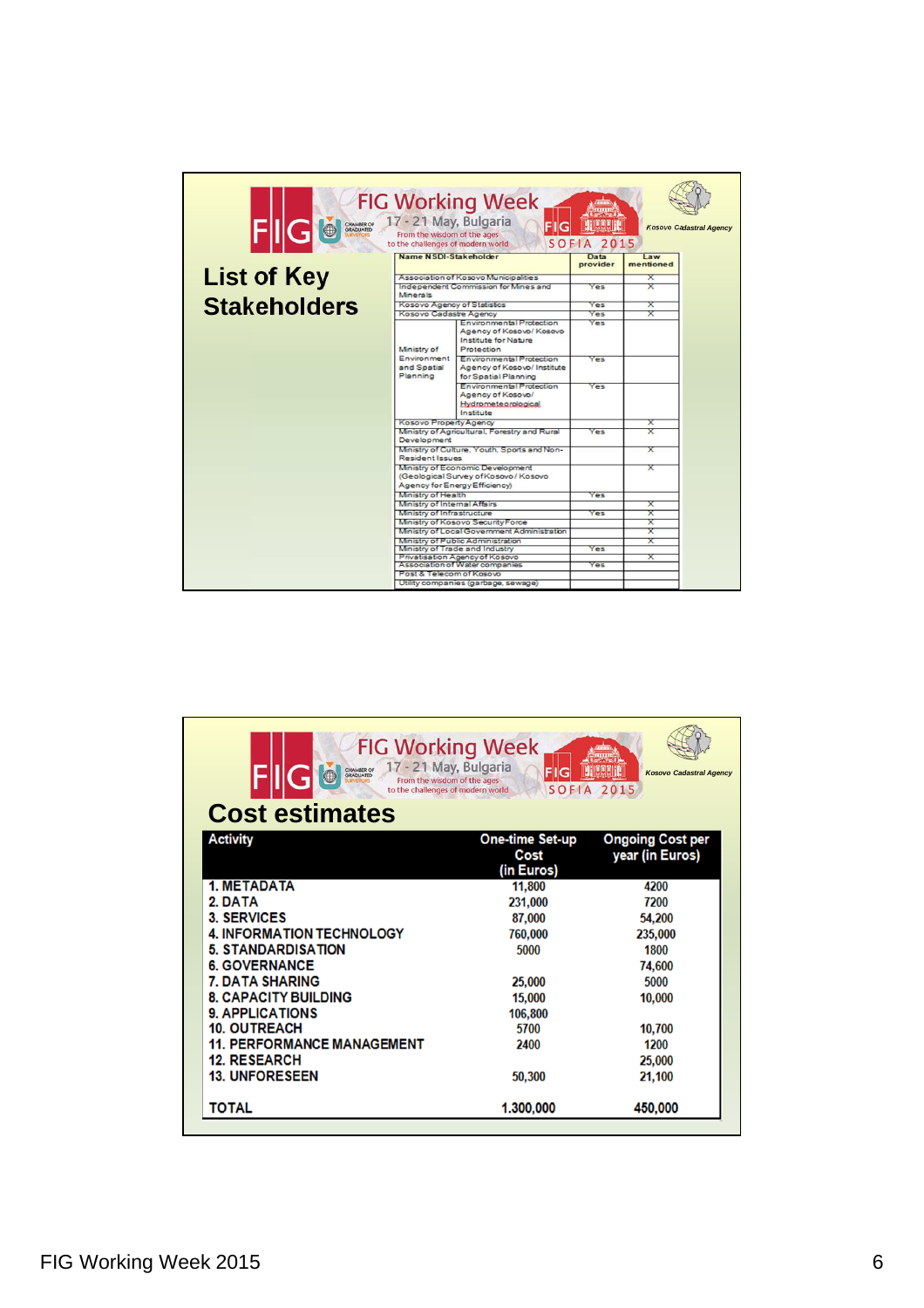